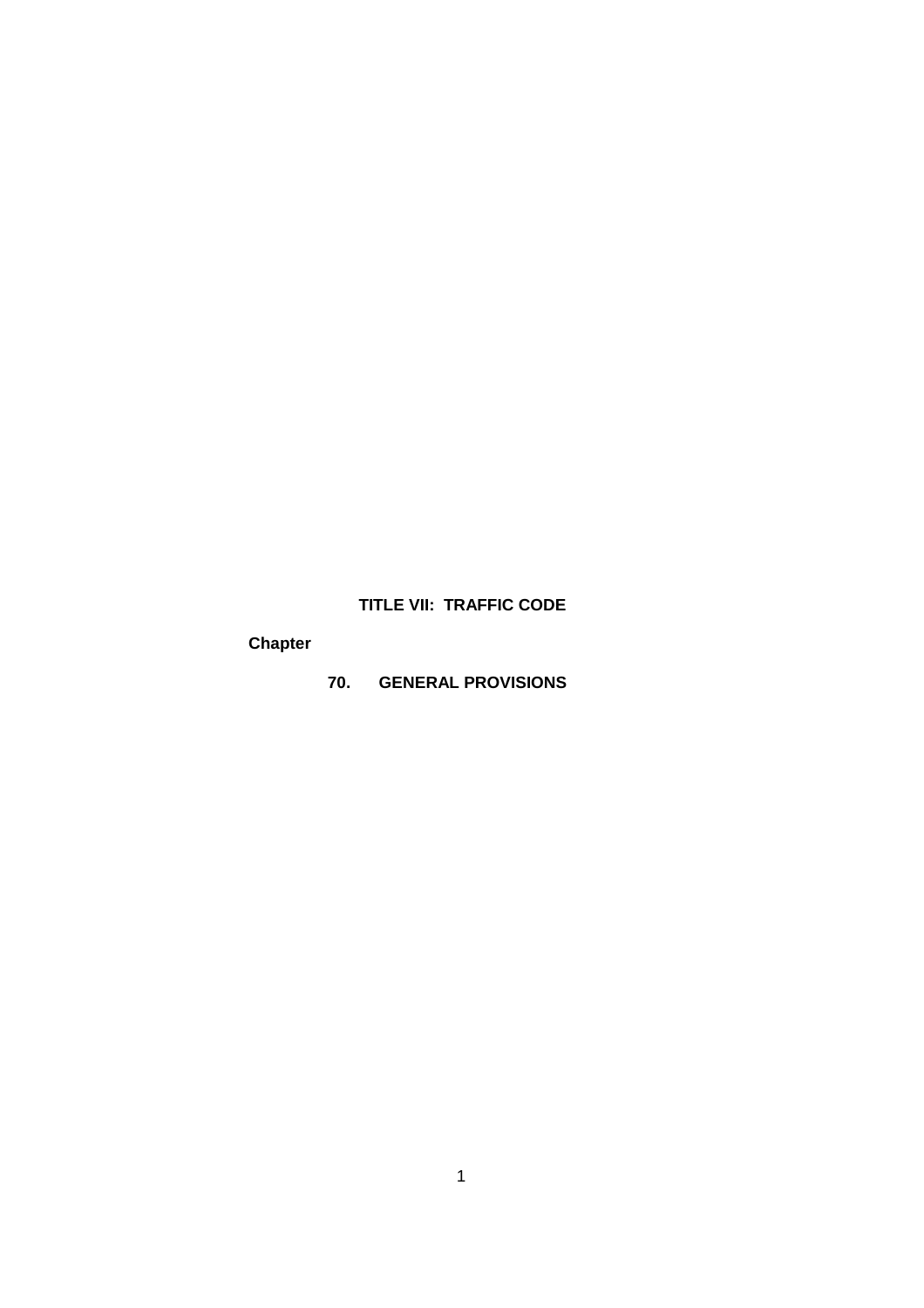Section (§)

| 70.01 | Uniform Traffic Code adopted by    |
|-------|------------------------------------|
|       | reference                          |
| 70.02 | Right-of-way                       |
| 70.03 | View or control of driver          |
| 70.04 | Parades, processions, and funerals |
| 70.05 | Removal of disabled vehicle        |
| 70.06 | Stopping, standing, or parking     |
|       | prohibited                         |
| 70.07 | Rules and regulations              |
| 70.08 | Gross vehicle weight               |

70.99 Penalty

### **§ 70.01 UNIFORM TRAFFIC CODE ADOPTED BY REFERENCE.**

(A) (1) The Uniform Traffic Code for Cities, Townships, and Villages promulgated as Public Act 300 of 1949 being MCL 257.1 through 257.923 and MCL 257.951 through 257.954, as amended, and Michigan Administrative Code Department of State Police R28.1001 through R28.1905, as amended, are hereby adopted by reference.

(2) It is further moved that any amendments to the Uniform Traffic Code by the state are automatically adopted by reference to the traffic code.

(Am. Ord. passed 8-11-1975)

(B) References in the Uniform Traffic Code for Michigan Cities, Townships, and Villages to "governmental unit" shall mean the City of Brown City.

(Ord. passed 8-13-1979) (1997 Code, § 3102)

#### **§ 70.02 RIGHT-OF-WAY.**

(B) The City Clerk shall not issue the permit if its issuance would, in his or her opinion, create an unnecessary and unwarranted traffic hazard or interference, except upon the order of the City Council.

All vehicles approaching the intersection of a state trunkline highway shall come to a full stop before entering or crossing the highway. (1997 Code, § 3109) Penalty, see § 70.99

#### **§ 70.03 VIEW OR CONTROL OF DRIVER.**

(A) No more than 3 persons shall occupy the front or driver's seat of a motor vehicle, and no person, adult or minor, nor any animal, shall be seated or carried in the lap of the driver, nor shall the driver be seated in the lap of a person occupying the front seat when the motor vehicle is in motion.

(B) No passenger in a vehicle shall ride in any position as to interfere with the driver's view ahead or to the sides, or to interfere with his or her control over the driving mechanism of the vehicle.

(C) (1) The windshield in front of the driver shall at all times be kept clear of dirt, snow, and ice, or open so that the driver's view is unobstructed.

(2) The driver shall have an unobstructed view to the rear of the vehicle at all times.

(1997 Code, § 3113) Penalty, see § 70.99

#### **§ 70.04 PARADES, PROCESSIONS, AND FUNERALS.**

(A) No funeral, procession, or parade, excepting the armed forces of the United States or of this state, shall occupy, march, or proceed along any street, except in accordance with a permit issued by the City Clerk.

(C) A funeral composed of a procession of vehicles shall be identified as such by the display upon the outside of each vehicle of a flag, as required by the Michigan Vehicle Code.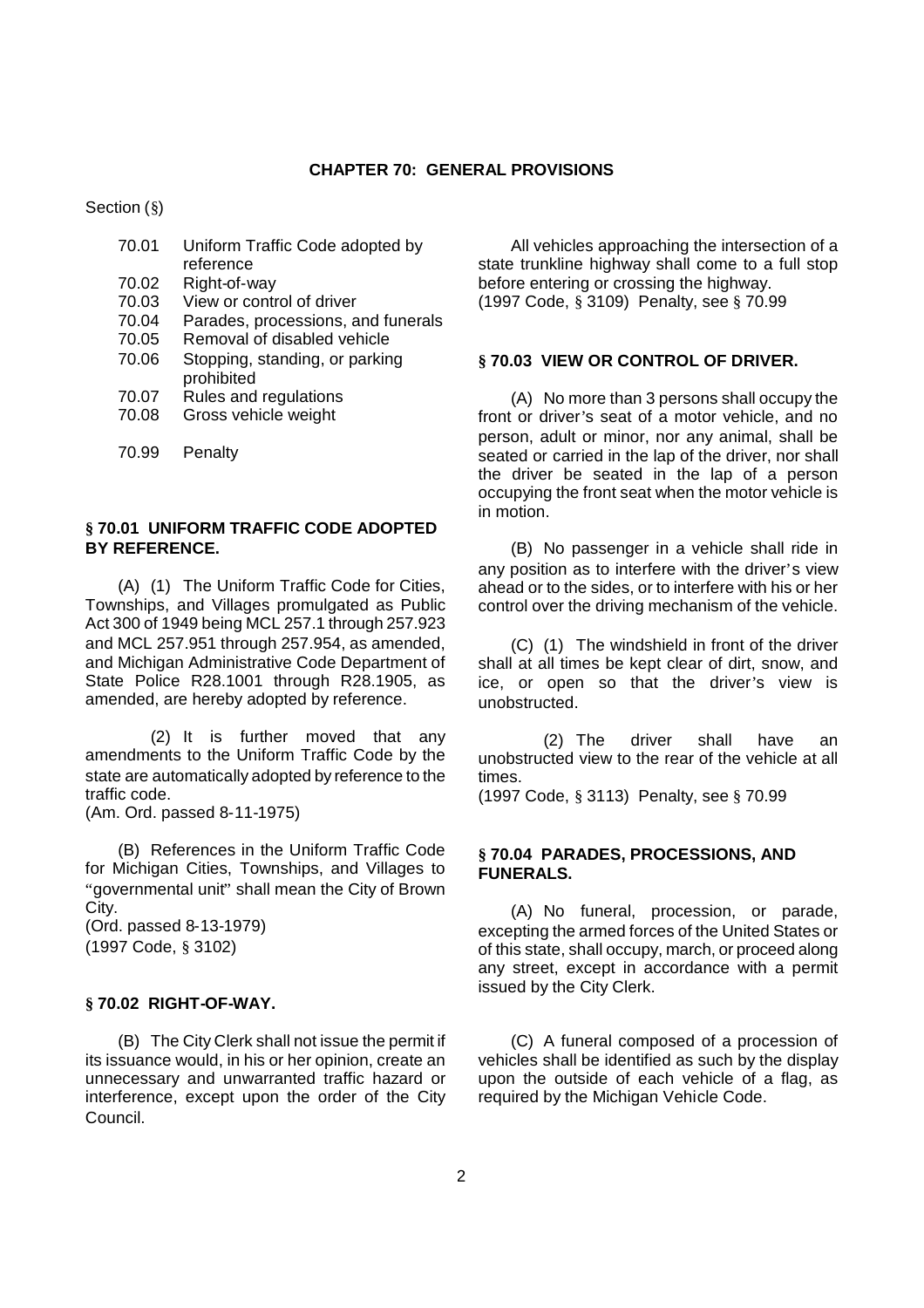(D) Each driver in a funeral or other procession shall drive as near to the right-hand edge of the roadway as practical, and follow the vehicle ahead as closely as is safe.

(1997 Code, § 3117) Penalty, see § 70.99

## **§ 70.05 REMOVAL OF DISABLED VEHICLE.**

Whenever a vehicle becomes stalled upon a street or because of damage or other reason cannot be moved by its own power and, consequently, blockades the street or interferes with use of the same by other vehicles, it shall be the duty of its owner and its operator to remove it by towing or otherwise within a reasonable time. (1997 Code, § 3118) Penalty, see § 70.99

#### **§ 70.06 STOPPING, STANDING, OR PARKING PROHIBITED.**

No person shall stop, stand, or park a vehicle, except when necessary to avoid conflict with other traffic, or in compliance of law or the directions of a police officer or a traffic control device or sign in any of the following places:

- (A) On a sidewalk;
- (B) In front of a public or private driveway;
- (C) Within an intersection;
- (D) Within 15 feet of a fire hydrant;
- (E) On a crosswalk;

(F) Within 20 feet of a crosswalk at an intersection;

(G) Within 30 feet upon the approach to any flashing beacon, stop sign, or traffic-control signal located at the side of a roadway;

(H) Within 50 feet of the nearest rail of a railroad crossing;

(I) On the roadway side of any vehicle stopped or parked at the edge or curb of the street;

(J) At any place where official signs prohibit

stopping or parking;

(K) Upon private property, without the permission of the owner, renter, or lessee of the property; and/or

(L) No parking is permitted on City streets from November 1 through April 1 between the hours of 2:00 a.m. and 6:00 a.m. so as not to impede or interfere with snow removal efforts. The registered owners of vehicles parked on City streets during these periods and times are subject to the penalties as described in § 70.99. (1997 Code, § 3123) Penalty, see § 70.99

## **§ 70.07 RULES AND REGULATIONS.**

(A) The City Council shall by resolution designate through and stop streets, location of traffic-control signals, and manner and duration of parking vehicles, establish loading zones for buses, trucks, and tractors, designate the route of trucks and tractors in the City, and the maximum length of any vehicle to park on any street, and the speed in which any vehicle may travel in any designated area within the City.

(B) Traffic-control regulations shall become effective upon installation of traffic-control signs, and the signs shall be prima facie proof of the designation by the City Council that the area is controlled and regulated in accordance with the signs as posted.

(1997 Code, § 3125)

## **§ 70.08 GROSS VEHICLE WEIGHT.**

(A) *Definitions.* The terms and expressions used in this section shall be given the meanings commonly attributed to them in ordinary usage, except:

(1) A *RESIDENTIAL STREET* is defined as any street within the City limits, excepting Maple Valley Road and Cade Road; and

(2) A *VEHICLE* is defined as any carriage or other contrivance used or capable of being used as a means of transportation on land; and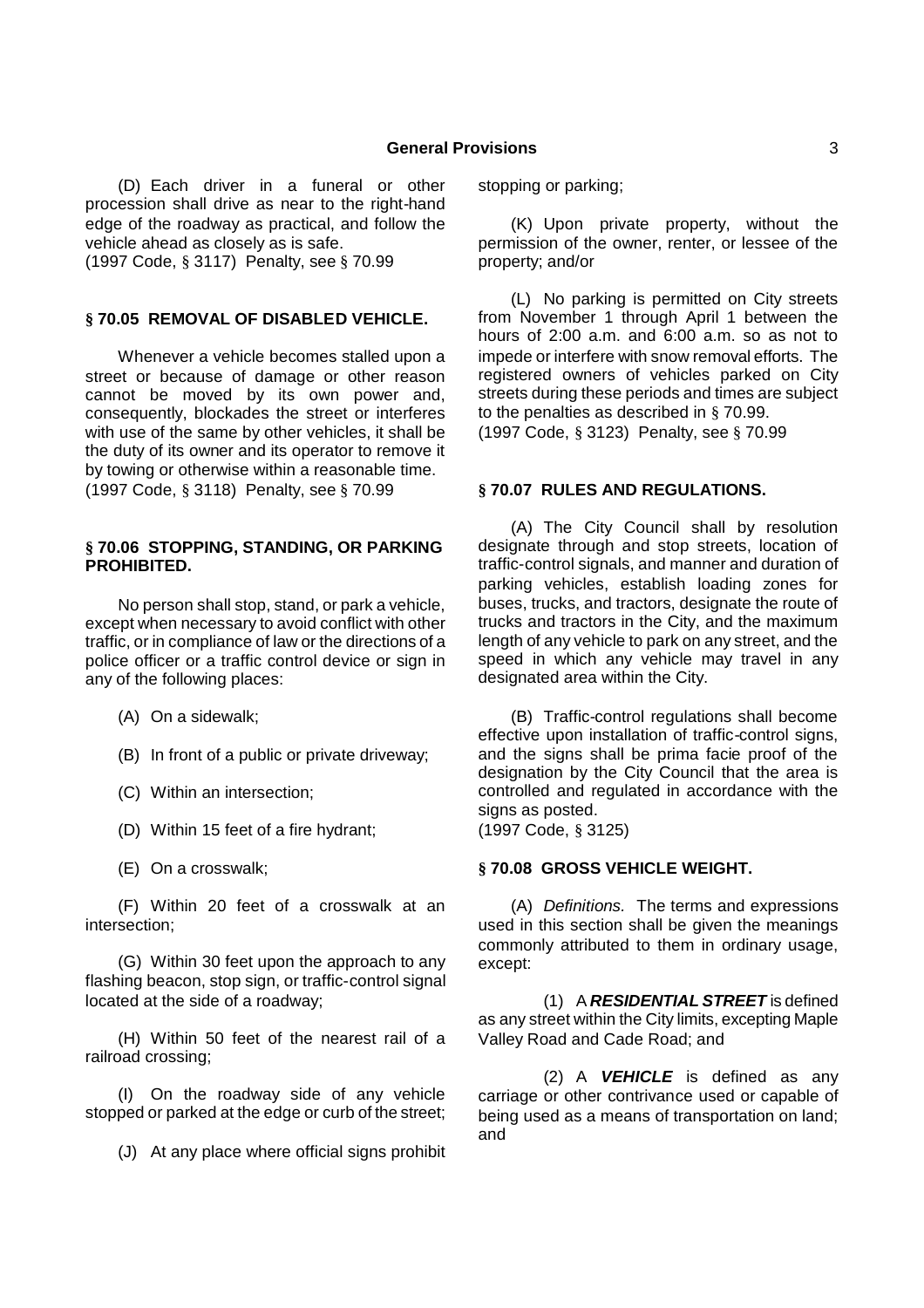(B) *Restrictions as to use of certain vehicles by local authorities as provided by MCL 257.726; exceptions.* No person shall drive or move, nor shall the owner cause or knowingly permit to be driven, on any residential street within the City, any vehicle or vehicles of a gross vehicle weight exceeding 15,000 pounds, with the following exceptions:

(1) Solid waste vehicles collecting solid waste from residences, businesses, or industrial facilities within the City;

(2) Vehicles making deliveries to points of destination on residential streets or to businesses located on Main Street and to the Brown construction vehicles traveling to and from points of construction on residential streets within the City limits, and snow evacuation and emergency vehicles. However, no person shall drive or move construction vehicles when county frost laws are in effect;

(3) Sixty-five passenger or smaller school buses transporting children within the City limits [on Cade Road, Main Street, Maple Valley Road, Lincoln Street, St. Mary's Street, George Street, John Street, and Second Street (but only between George Street and John Street)]; and

(4) Those semi-tractors or trucks or motor homes or recreational vehicles whose gross vehicle weight exceeds 15,000 pounds, and which are being driven to or from the residence of the owner or operator of the vehicle. However, no person shall drive or move a semi-tractor or truck or motor home or recreational vehicle when county frost laws are in effect, nor shall any person at any time haul a semi-trailer to or from the residence, whether or not the semi-trailer is loaded or empty. (Am. Ord. passed 8-28-2000)

(C) *Enforcement.* It shall be the duty of the Police Department to enforce this section.

(D) *Notice.* The Public Works Department shall cause appropriate signs designating the weight limitation set forth in this section to be placed at the City limits at the major entrances to the City, to wit: Maple Valley, Cade Road, Lincoln Street, and St. Mary's Street entrances.

(E) *Effective date.* This section shall become

effective (immediately) 30 days after adoption. (Am. Ord. passed 8-28-2000) (1997 Code, § 3132) Penalty, see § 70.99

## **§ 70.99 PENALTY.**

(A) Any person violating any provision of this chapter for which no penalty is prescribed shall be subject to § 10.99.

(B) Any person, firm, or corporation who violates any provision of § 70.06, or any amendment thereof, including the owner, possessor, or occupier of any premises within the City who allows or suffers the violation upon the premises, is "responsible" for having committed a municipal civil infraction, as provided for in Public Acts 12, 17, and 19 of 1994 being MCL 600.8701 et seq., 117.41, 117.29 and 89.2; the violation is punishable by a civil fine of \$50 for a first violation, \$100 for a second violation, and \$150 for a third violation. The City Council may hereafter modify, change, increase, or decrease the civil fines set forth above, by the adoption of a resolution to that effect as provided by law and § 70.06. In addition, costs of the action may be taxed and imposed against the defendant. Costs are not limited to costs taxable in ordinary civil actions and may include all expenses, direct or indirect, to which the plaintiff (the City or other enforcing municipality, agency, or other entity) has been put in connection with the municipal civil infraction, up to entry of judgment. In addition, any sanctions, writ, other court order, or other post judgment remedy, as provided by law, necessary to enforce § 70.06 and correct or abate a violation, or necessary to enforce any orders and determinations of the court, judge, or district court magistrate, including civil contempt proceedings, may be issued as appropriate and as provided for by law, including but not limited to the imposition of liens against real estate interests, seizure of property, attachment and garnishment and including post judgment enforcement costs and expenses as provided for by law, including any other enforcement authority set forth in any ordinance. Section 70.06 is enforceable by the judge or magistrate, and by the City or other enforcing agency or entity to the fullest extent as provided by law relative to violations of municipal civil infractions. The enumeration of certain powers and remedies within division (B) is not intended to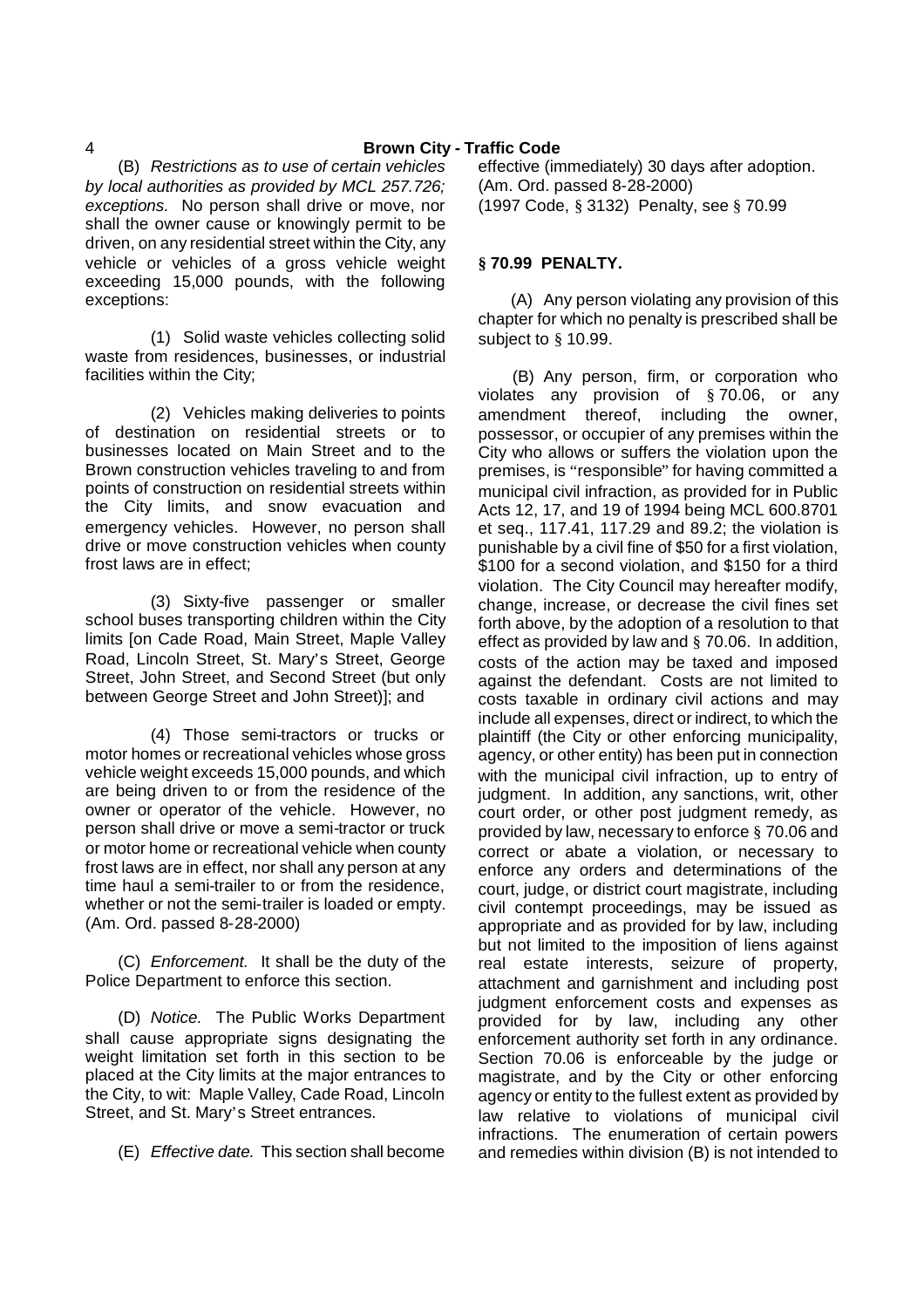restrict any enforcement authority or remedy or sanction provided for by law, specifically including Public Acts 12, 17, and 19 of 1994 being MCL 600.8701 et seq., 117.41, 117.29 and 89.2. Provided further, however, a violation of § 70.06 is not a misdemeanor and shall not be considered a lesser included offense of any criminal offense. Each day that a violation continues constitutes a separate and independent violation and is subject to the penalties provided for herein for each such violation. A violation of § 70.06 is hereby declared to be a public nuisance per se. The municipal civil infraction notice or citation may be served personally or as otherwise provided by law and if the violation involves the use, condition, or occupancy of land or of a structure, the notice or citation may be posted upon the premises or attached to the structure at issue, with a copy sent by first -class mail to the owner at his or her last known address, and/or the owner and address as disclosed by the City tax rolls. Failure to appear or respond to any notice and/or citations relative to a municipal civil infraction shall be subject to the penalty as is otherwise provided by law. (1997 Code, § 1105A)

(C) Any person found guilty of violating § 70.08 shall be guilty of a misdemeanor and, upon conviction thereof, shall be liable for a fine for each offense of up to \$500, or by imprisonment in the county jail not to exceed 90 days, or both the fine and imprisonment, at the discretion of the court. (1997 Code, § 3132)